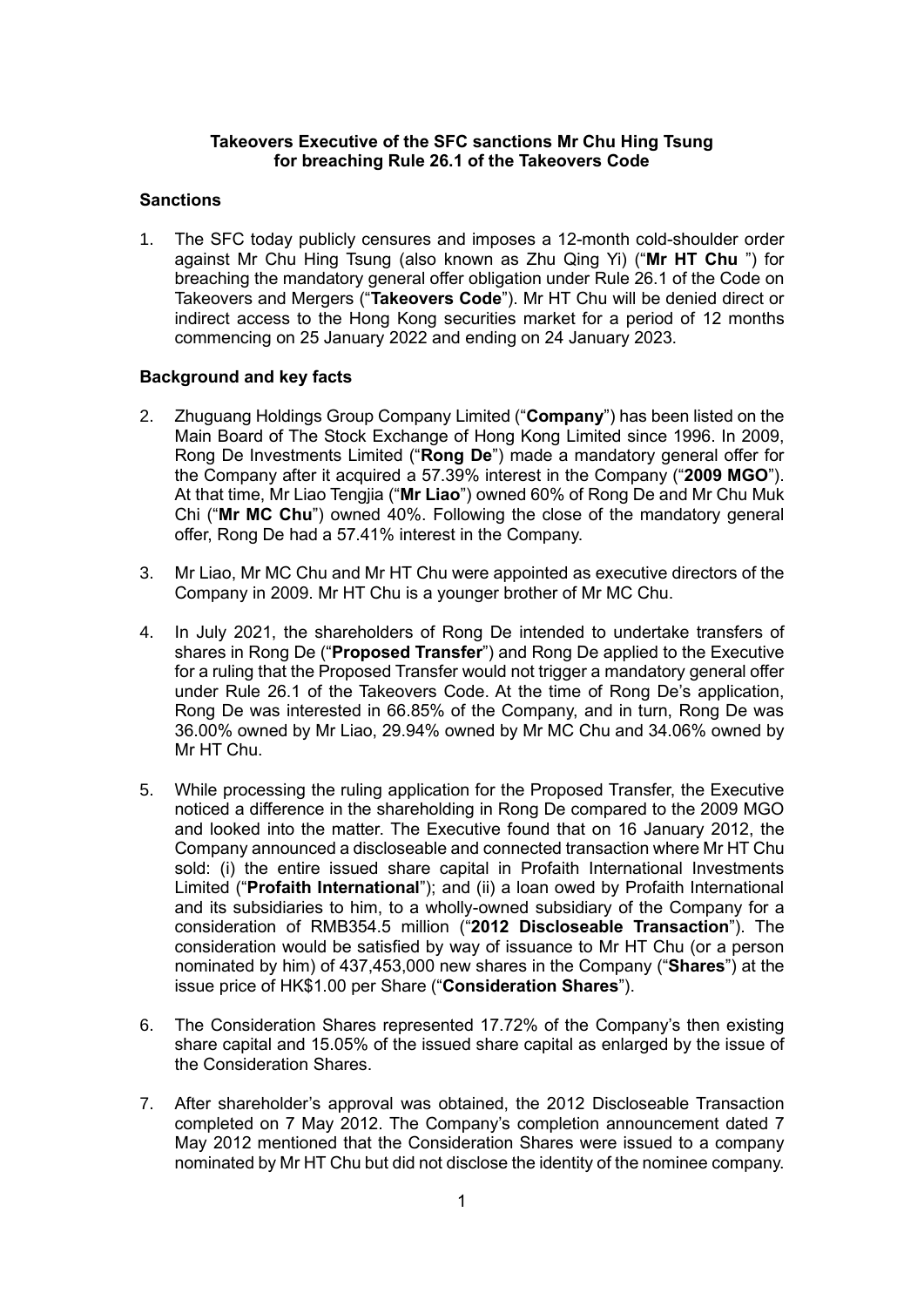However, each of Rong De and Mr HT Chu filed disclosure of interests forms for the 2012 Discloseable Transaction pursuant to Part XV of the Securities and Futures Ordinance on 10 May 2012.

- 8. The Executive's enquiries in relation to the Proposed Transfer revealed that Mr HT Chu had nominated Rong De to take up the Consideration Shares. Rong De's interest in the Company increased from 52.76% to 59.87% following the issue of the Consideration Shares. In return, Rong De issued to Mr HT Chu 50,280 new shares in Rong De, representing 25.14% of the enlarged issued share capital of Rong De. That number was determined by reference to the proportion of the number of Consideration Shares to the total number of Shares held by Rong De immediately after the issue of the Consideration Shares. Following completion of the 2012 Discloseable Transaction, Rong De was held 44.92% by Mr Liao, 29.94% by Mr MC Chu and 25.14% by Mr HT Chu.
- 9. It further transpired that on 15 June 2012, Mr Liao transferred 17,840 shares in Rong De (representing 8.92% in Rong De) to Mr HT Chu for a total consideration of RMB75 million as Mr Liao wished to realise part of his investment ("**2012 Transfer**"). Upon completion of the 2012 Transfer, Mr HT Chu became interested in a total of 34.06% of Rong De. Thereafter the shareholding in Rong De remained the same to July 2021 with Mr Liao holding 36.00%, Mr MC Chu 29.94% and Mr HT Chu 34.06%.
- 10. Following completion of the 2012 Discloseable Transaction, Mr HT Chu and Mr MC Chu obtained statutory control of Rong De by holding more than 50% of the voting rights in Rong De. Given Rong De held 59.87% interest in the Company at the material time, Mr HT Chu's acquisition of shares in Rong De as a result of the 2012 Discloseable Transaction triggered a mandatory general offer for the Shares under the chain principle pursuant to Note 8 to Rule 26.1 of the Takeovers Code. However, no general offer was made at that time.
- 11. Mr HT Chu accepted that he had breached Rule 26.1 of the Takeovers Code and deprived the Company's shareholders of the right to receive a general offer for their shares. Mr HT Chu sincerely apologised for the breach and explained that he was unaware at the time that a mandatory offer obligation had arisen as a result of the 2012 Discloseable Transaction.

### **Relevant provision of the Takeovers Code**

12. Note 8 to Rule 26.1 of the Takeovers Code provides that:

*"Occasionally, a person or group of persons acting in concert acquiring statutory control of a company (which need not be a company to which the Takeovers Code applies) will thereby acquire or consolidate control, as defined in the Codes, of a second company because the first company itself holds, either directly or indirectly through intermediate companies, a controlling interest in the second company, or holds voting rights which, when aggregated with those already held by the person or group, secure or consolidate control of the second company. The Executive will not normally require an offer to be made under this Rule 26 in these circumstances unless either:–*

*(a) the holding in the second company is significant in relation to the first company. In assessing this, the Executive will take into account a number of*  factors including, as appropriate, the assets and profits of the respective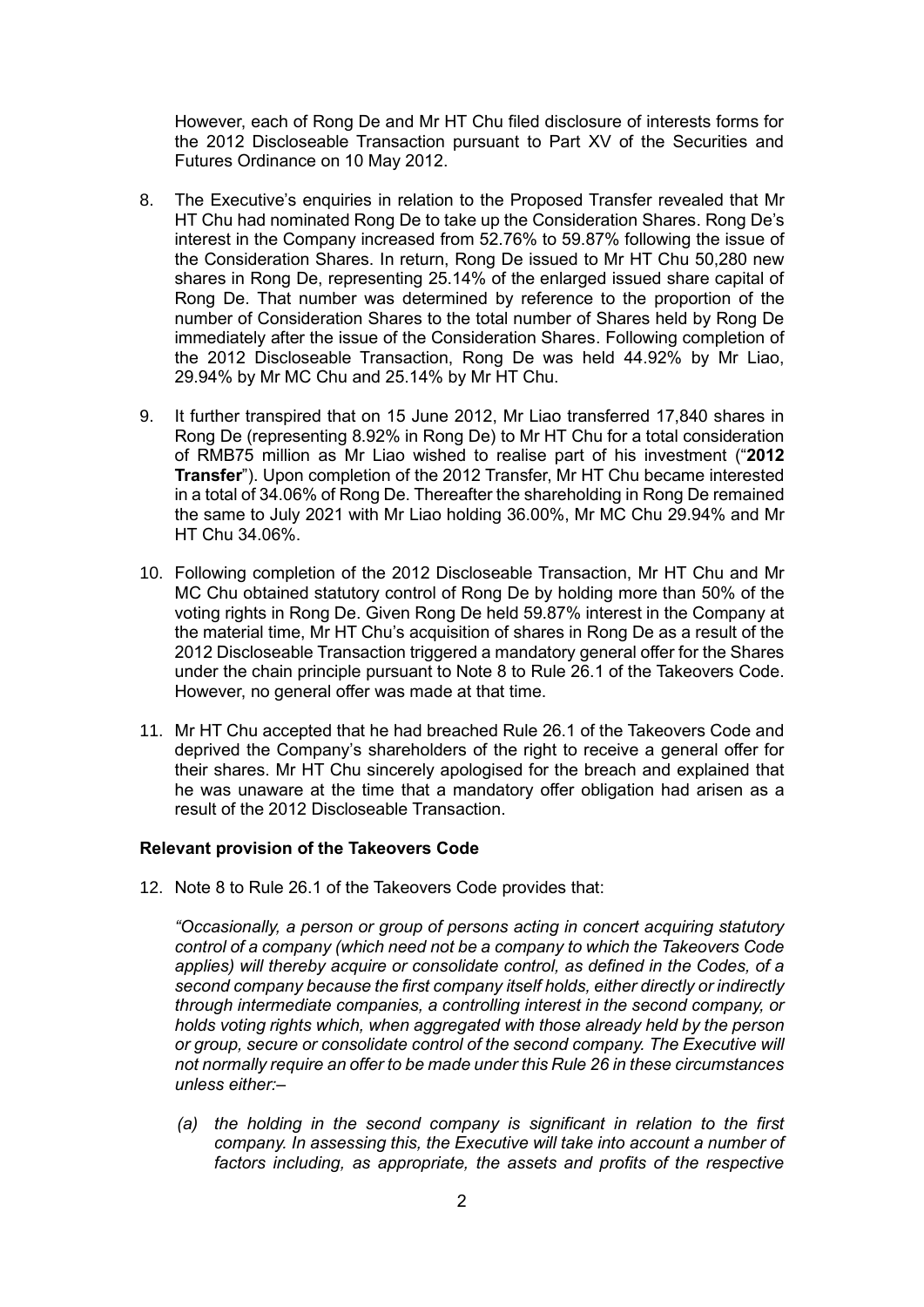*companies. Relative values of 60% or more will normally be regarded as significant; or* 

*(b) one of the main purposes of acquiring control of the first company was to secure control of the second company.* 

*The Executive should be consulted in all cases which may come within the scope of this Note to establish whether, in the circumstances, any obligation arises under this Rule 26.* 

*"Statutory control" in this Note means the degree of control which a company has over a subsidiary."*

- 13. Note 8 to Rule 26.1, which is commonly referred to in the Takeovers Code as the "chain principle", remains unchanged since 2012.
- 14. Acting in concert is defined in the Code as follows: *"Acting in concert: Persons acting in concert comprise persons who, pursuant to an agreement or understanding (whether formal or informal), actively co-operate to obtain or consolidate "control" (as defined below) of a company through the acquisition by any of them of voting rights of the company."*
- 15. Following completion of the 2012 Discloseable Transaction, Mr HT Chu and Mr MC Chu held in aggregate more than 50% of Rong De and therefore obtained statutory control of it (the first company). Mr HT Chu's position was further consolidated following completion of the 2012 Transfer. Since Rong De is an investment holding company, its holding of 59.87% interest in the Company (the second company) at the time of the completion of the 2012 Discloseable Transaction is significant in relation to it (Rong De). It is clear that a chain principle offer had been triggered by Mr HT Chu as a result of his acquisition of shares in Rong De in the 2012 Discloseable Transaction.

#### **Sanctions against Mr HT Chu**

- 16. The Executive has carefully considered the evidence in this case, including submissions from Mr HT Chu. The breach took place nine years ago and was inadvertent. While the relevant parties had sought legal advice in respect of the 2012 Disclosable Transaction and took steps to ensure compliance with regulatory requirements, it was unfortunate that they were not advised of the Takeovers Code implications for the 2012 Discloseable Transaction. The Executive also notes that the 2012 Discloseable Transaction was approved by all of the independent shareholders that had voted at the relevant special general meeting in 2012.
- 17. Rule 26.1 is one of the most fundamental provisions in the Takeovers Code. The Executive expects persons who are actively engaged in the securities market to comply with the Takeovers Code which includes identifying potential Takeovers Code issues and seeking professional advice as and when needed. This is particularly the case in respect of a listed company director who must use the best of his or her abilities to comply with the Takeovers Code. In case of doubt, the Executive should be consulted at the earliest opportunity before embarking on a course of action which might have implications under the Takeovers Code.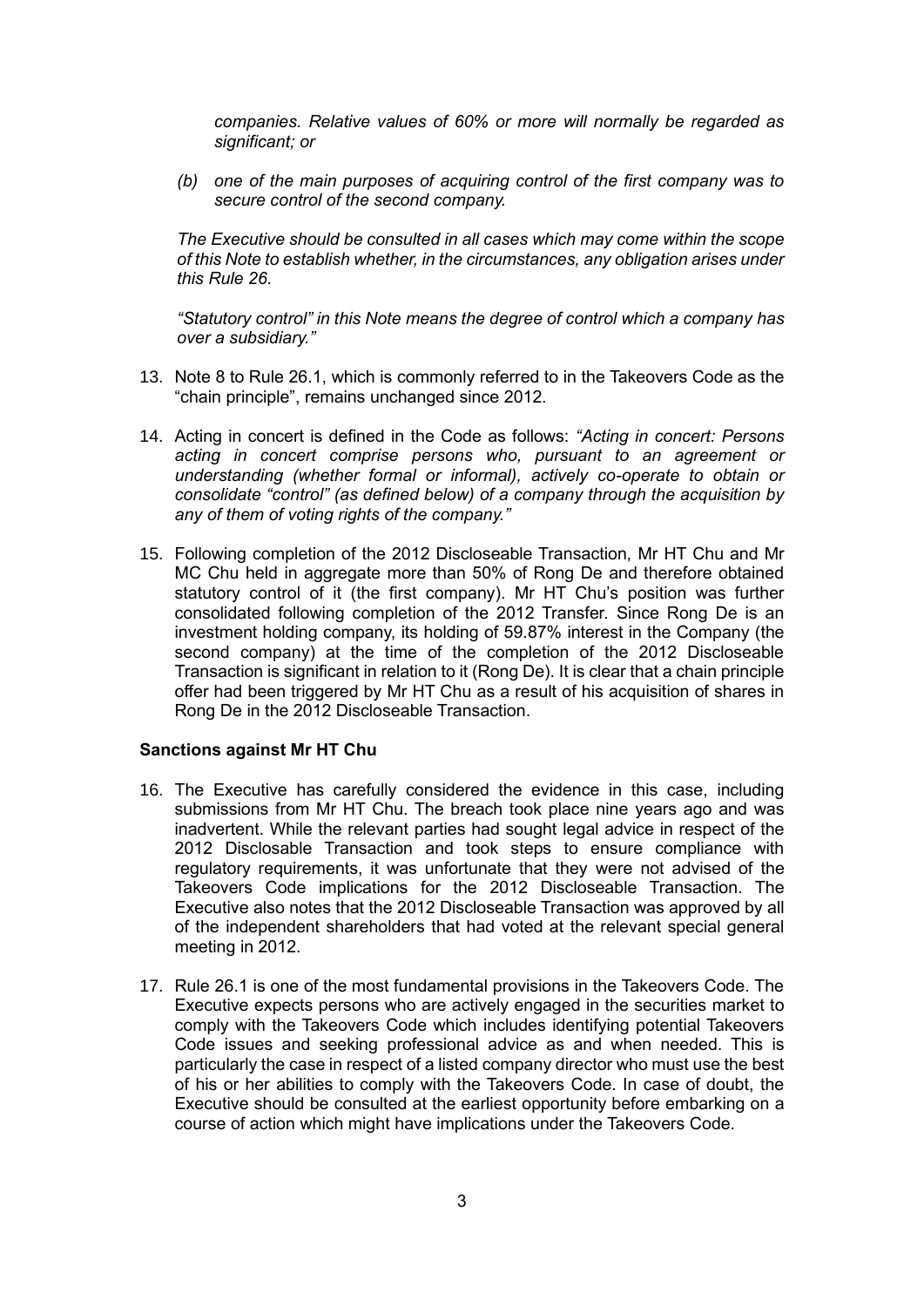- 18. Notwithstanding the above circumstances, the Executive notes that the Company's shareholders were deprived of the right to receive a general offer and Mr HT Chu's conduct merits disciplinary action. Mr HT Chu has accepted the disciplinary action taken against him under section 12.3 of the Introduction to the Takeovers Code.
- 19. The Executive takes this opportunity to remind practitioners and parties who wish to take advantage of the securities markets in Hong Kong that they should conduct themselves in matters relating to takeovers, mergers and share buy-backs in accordance with the Codes on Takeover and Mergers and Share Buy-backs. Otherwise, they may find, by way of sanction, that the facilities of such markets are withheld from them in order to protect those who participate in Hong Kong's securities markets.

25 January 2022